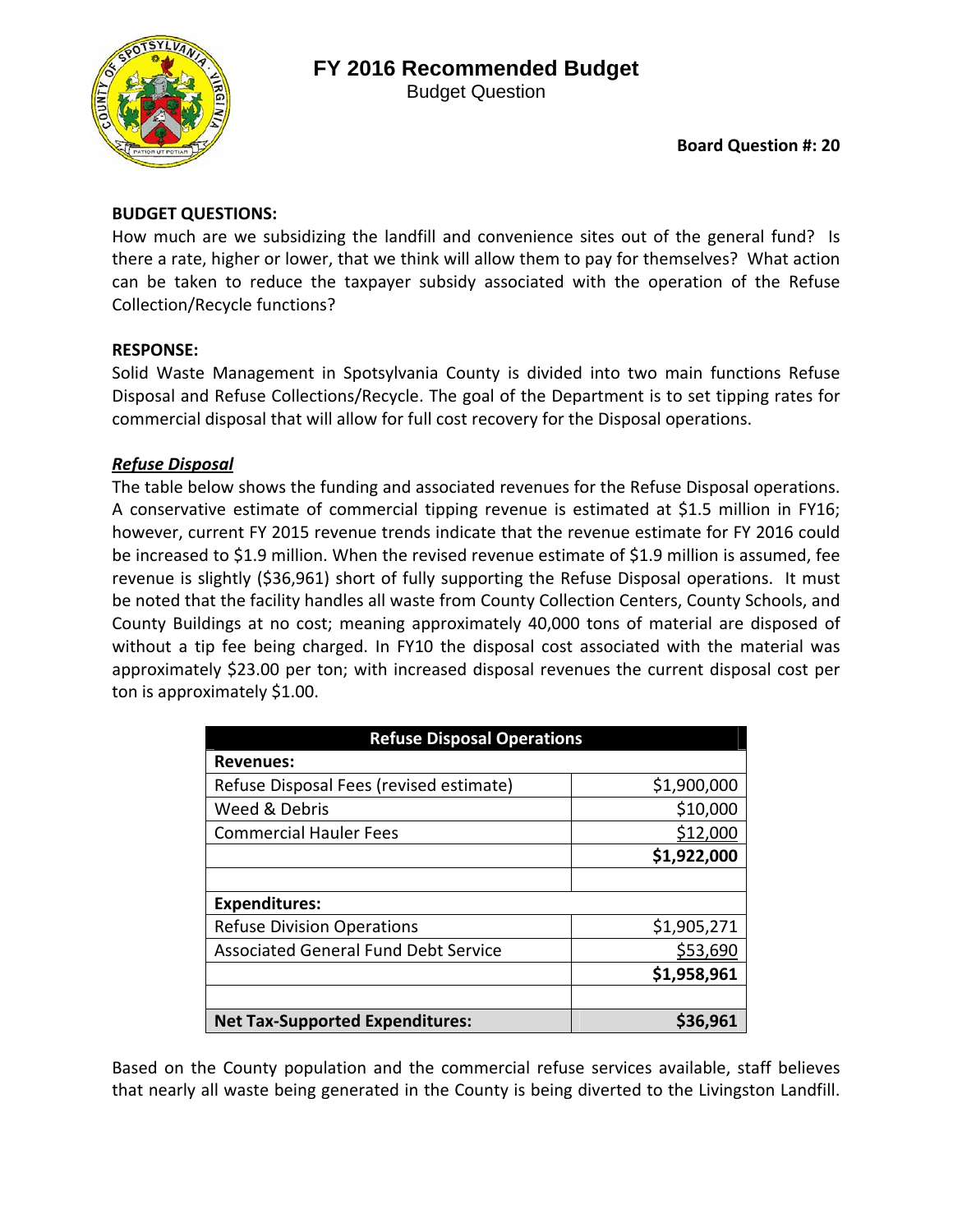# **FY 2016 Recommended Budget**

Budget Question

Therefore, further reduction in the tipping fee would not result in additional refuse volume and would result in revenue loss. In addition, based on current market conditions, any increase in tipping rates would potentially result in an 80% reduction in revenue with the loss of major haulers diverting Spotsylvania waste stream to other facilities.

**Note:** Based on the current tonnage acceptance at the Livingston Landfill of approximately 120,000 and 130,000 tons, the total landfill property is anticipated to have between 150 and 200 years of landfill capacity.

#### *Refuse Collection/Recycling*

The table below shows the funding and associated revenues for the Refuse Collection and Recycling operations. The tax‐supported expenditures associated with these programs totals \$2,413,149. The only anticipated way to reduce this subsidy is a reduction in the level of service or initiating a fee‐based system for residents disposing at the collection centers.

| <b>Refuse Collection/Recycling Operations</b> |             |
|-----------------------------------------------|-------------|
| <b>Revenues:</b>                              |             |
| <b>Recycling Revenue</b>                      | \$325,000   |
| <b>Litter Control Grant</b>                   | \$20,766    |
| Camp Fees                                     | \$17,000    |
|                                               | \$362,766   |
|                                               |             |
| <b>Expenditures:</b>                          |             |
| <b>Refuse Collection Operations</b>           | \$2,245,058 |
| <b>Recycling Operations</b>                   | \$454,493   |
| <b>Associated General Fund Debt Service</b>   | \$76,364    |
|                                               | \$2,775,915 |
|                                               |             |
| <b>Net Tax-Supported Expenditures:</b>        | \$2,413,149 |

In response to the request to review subsidized services associated with the operation of County collection centers the Utilities/Public Works Department submits the following options:

#### *Option 1: Fee Structure*

The current collection and recycle program allows for facility use by Spotsylvania County residents at no charge beyond taxes paid to the County. The Board of Supervisors could request a formal study to establish a fee structure that would allow for a percentage of cost recovery desired by the Board.

 Operational Impact: Dependent on fee structure implementation this may result in the need to add additional gate attendant staff at the major centers to collect the associated fees or verify fees have been paid.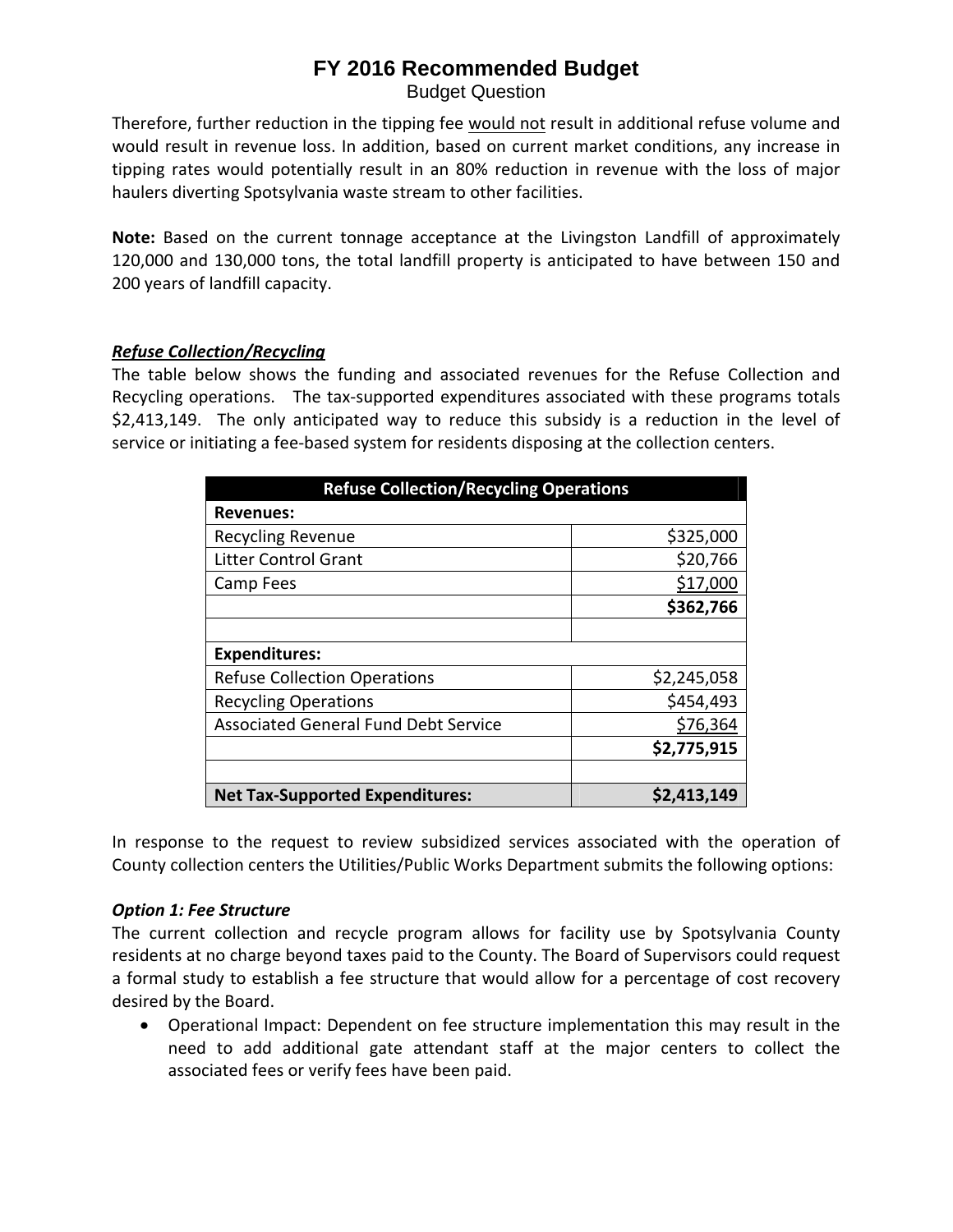## **FY 2016 Recommended Budget**

Budget Question

 Customer Impacts: The Spotsylvania Residential customer will be impacted by having to pay a user fee for a service that has historically been provided at no charge beyond taxes paid to the County.

#### *Current Level of Service (Figure 1)*

Generally the current level of service is based on a 10 minute or less commute for residential trash disposal at a County convenience center. Figure 1 attached indicates the current level of service with each site encircled by a 5 mile radius; general commute times within that circle should be 10 minutes or less.

#### *Option 2: Limited Site Consolidation (Figure 2)*

Upon inspection of Figure 1 it can determined that several sites are placed within the County that create double coverage areas. Those sites include Mine Road, Todd's Tavern, Post Oak, and Cole Hill Creek. Closure of these four sites would produce a subsidy reduction of around \$130,000 (\$32,500 per site) annually in part time salaries and operational costs.

*Implementation of option 2 would result in a general one way commute time to dispose of refuse in the range of 10 to 20 minutes and additional wait time at each site.* 

#### *Option 3: Overall Site Consolidation (Figure 3)*

The largest potential reduction in subsidy would involve the consolidation of thirteen convenience centers into four (4) main centers. The four main centers would be Chancellor, Livingston, Wilderness, and Marshall Park (pending FY16 planned improvements). Closure of all sites with the exception of these 4 main centers would allow for the collection program to reduce subsidies by approximately \$290,000 in part time salaries and operational cost.

*Implementation of option 3 would result in a general one way commute time to dispose of refuse in the range of 20 to 40 minutes and additional wait time at each site.*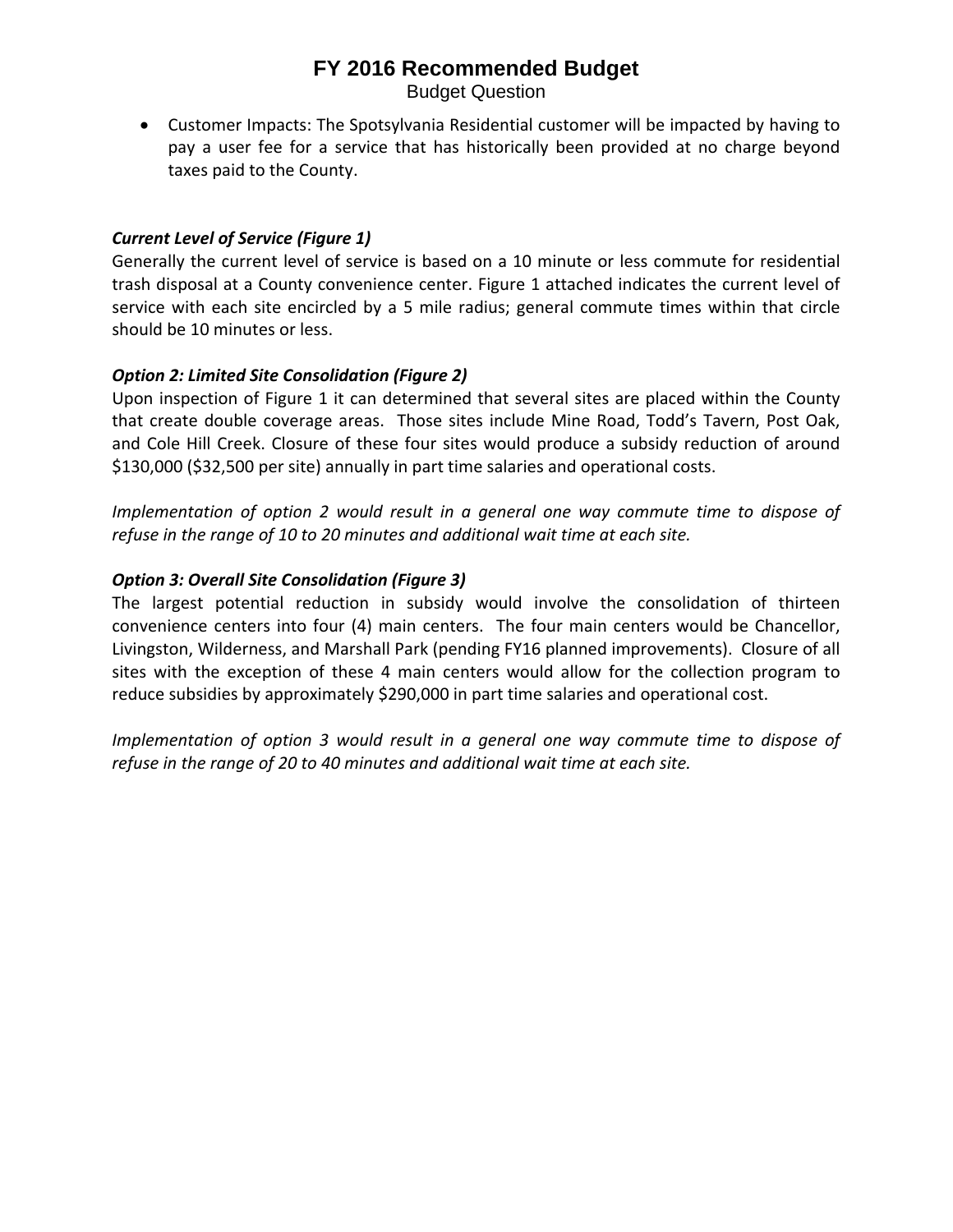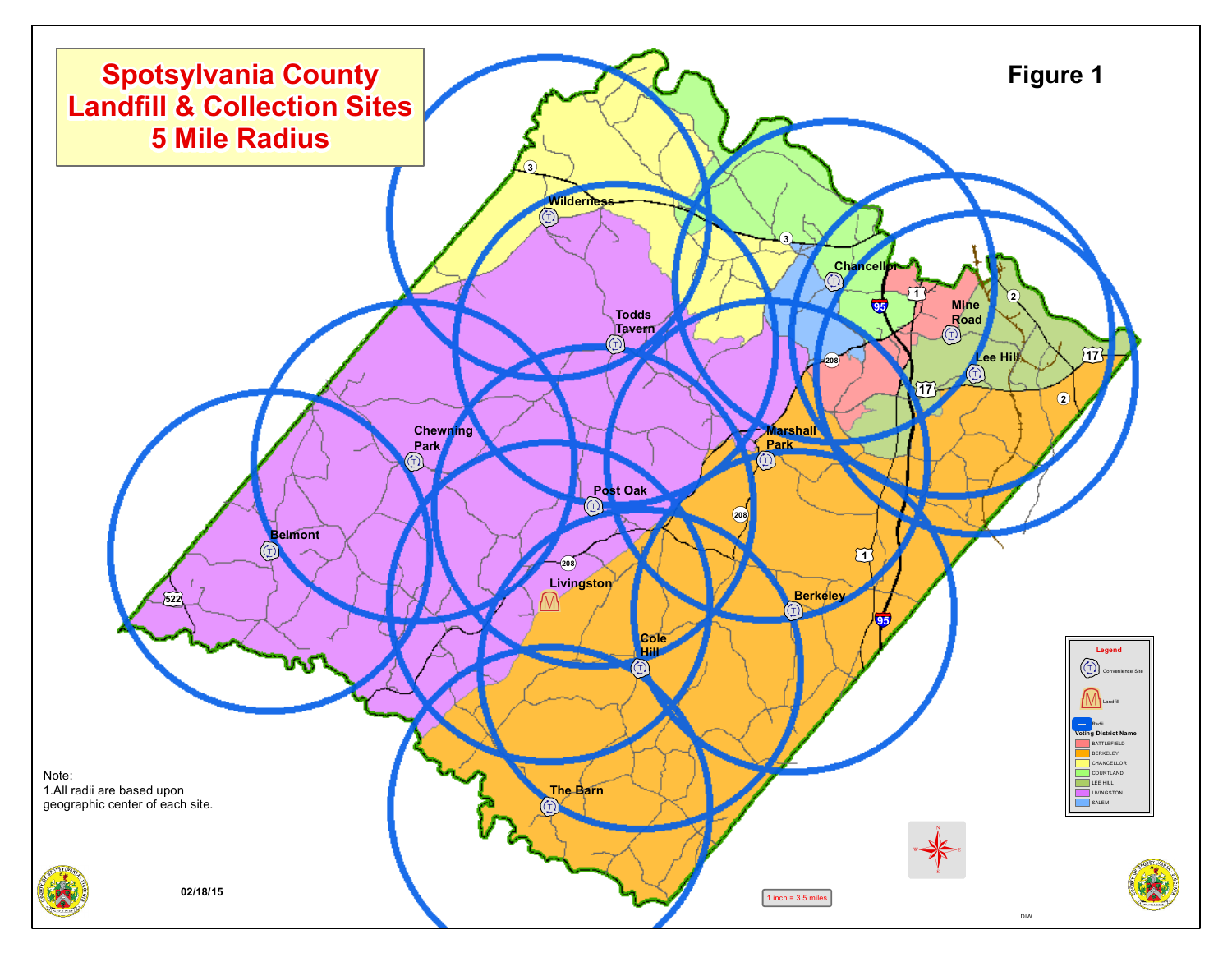